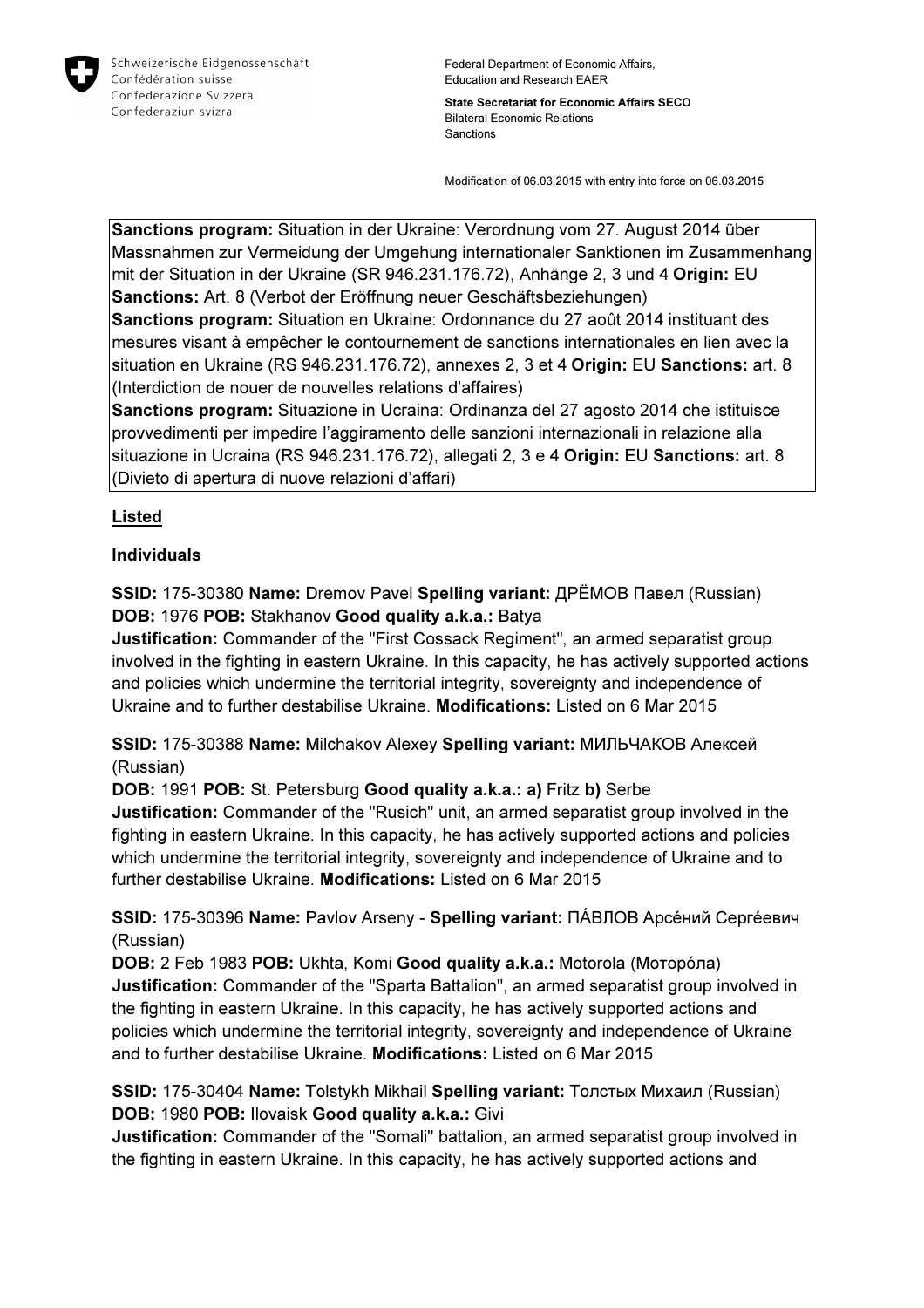policies which undermine the territorial integrity, sovereignty and independence of Ukraine and to further destabilise Ukraine. Modifications: Listed on 6 Mar 2015

SSID: 175-30412 Name: Basurin Eduard Spelling variant: БАСУРИН Эдуард (Russian) Justification: So called "Deputy Commander" of the Ministry of Defense of the so called "Donetsk People's Republic". In taking on and acting in this capacity, he has therefore actively supported actions and policies which undermine the territorial integrity, sovereignty and independence of Ukraine and to further destabilise Ukraine. Modifications: Listed on 6 Mar 2015

## SSID: 175-30416 Name: Shubin Alexandr - Spelling variant: ШУБИН Александр Васильевич (Russian)

Justification: So called "Minister of Justice", of the illegal so called "Luhansk People's Republic". In taking on and acting in this capacity, he has therefore actively supported actions and policies which undermine the territorial integrity, sovereignty and independence of Ukraine and to further destabilise the country. Modifications: Listed on 6 Mar 2015

## SSID: 175-30420 Name: Ignatov Sergey - Spelling variant: ИГНАТОВ Сергей Юрьевич (Russian)

Justification: So called Commander in Chief of the People's Militia of the so called "Luhansk People's Republic". In taking on and acting in this capacity, he has therefore actively supported actions and policies which undermine the territorial integrity, sovereignty and independence of Ukraine and to further destabilise the country. Modifications: Listed on 6 Mar 2015

### SSID: 175-30424 Name: Litvin Sergey - Spelling variant: ЛИТВИН Сергей Анатольевич (Russian)

Justification: So called Deputy Chairman of the Council of Ministers of the so called "Luhansk People's Republic". In taking on and acting in this capacity, he has therefore actively supported actions and policies which undermine the territorial integrity, sovereignty and independence of Ukraine and to further destabilise Ukraine. Modifications: Listed on 6 Mar 2015

# SSID: 175-30428 Name: Filippova Ekaterina - Spelling variant: ФИЛИППОВА Екатерина Владимировна (Russian)

### DOB: 20 Nov 1988 POB: Krasnoarmëisk

Justification: So called "Minister of Justice" of the so called "Donetsk People's Republic". In taking on and acting in this capacity, she has therefore actively supported actions and policies which undermine the territorial integrity, sovereignty and independence of Ukraine and to further destabilise Ukraine. Modifications: Listed on 6 Mar 2015

## SSID: 175-30435 Name: Timofeev Aleksandr Spelling variant: ТИМОФЕЕВ Александр (Russian)

### DOB: 27 Jan 1974

Justification: So called "Minister of Budget" of the so called "Donetsk People's Republic". In taking on and acting in this capacity, he has therefore actively supported actions and policies which undermine the territorial integrity, sovereignty and independence of Ukraine and to further destabilise the country. Modifications: Listed on 6 Mar 2015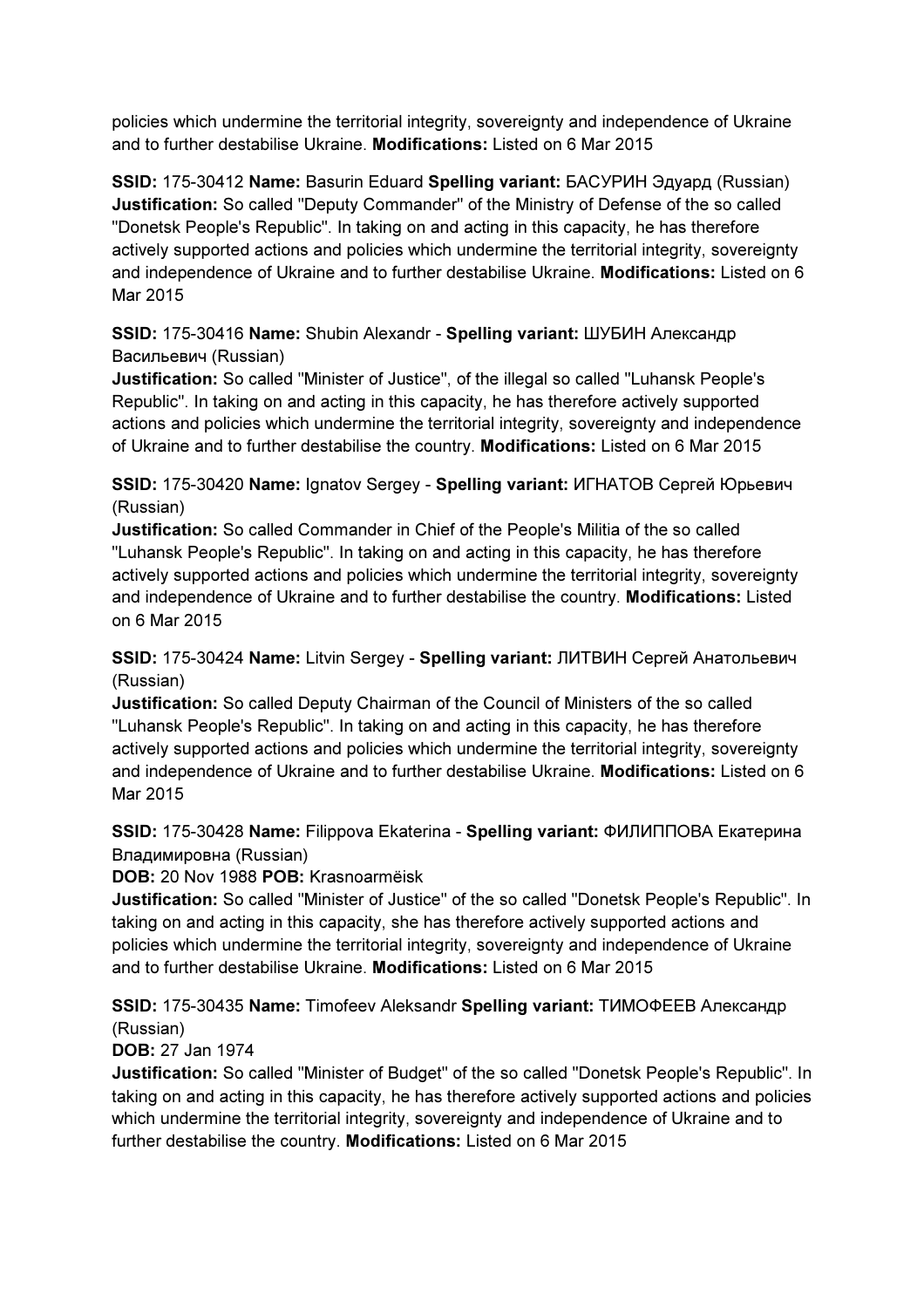SSID: 175-30440 Name: Manuilov Evgeny - Spelling variant: МАНУЙЛОВ Евгений Владимирович (Russian)

Justification: So called "Minister of Budget" of the so called "Luhansk People's Republic". In taking on and acting in this capacity, he has therefore actively supported actions and policies which undermine the territorial integrity, sovereignty and independence of Ukraine and to further destabilise Ukraine. Modifications: Listed on 6 Mar 2015

SSID: 175-30444 Name: Yatsenko Viktor Spelling variant: ЯЦЕНКО Виктор (Russian) DOB: 22 Apr 1985 POB: Kherson

Justification: So called "Minister of Communications" of the so called "Donetsk People's Republic". In taking on and acting in this capacity, he has therefore actively supported actions and policies which undermine the territorial integrity, sovereignty and independence of Ukraine and to further destabilise Ukraine. Modifications: Listed on 6 Mar 2015

SSID: 175-30451 Name: Besedina Olga - Spelling variant: БЕСЕДИНА Ольга Игорева (Russian)

Justification: So called "Minister of Economic Development and Trade" of the so called "Luhansk People's Republic". In taking on and acting in this capacity, she has therefore actively supported actions and policies which undermine the territorial integrity, sovereignty and independence of Ukraine and to further destabilise Ukraine. Modifications: Listed on 6 Mar 2015

SSID: 175-30455 Name: Ismailov Zaur Spelling variant: Исмаилов Заур (Russian) DOB: 1975 POB: Krasny Luch, Voroshilovgrad, Lugansk

Justification: So called "Acting General Prosecutor" of the so called "Luhansk People's Republic". In taking on and acting in this capacity, he has therefore actively supported actions and policies which undermine the territorial integrity, sovereignty and independence of Ukraine and to further destabilise Ukraine. Modifications: Listed on 6 Mar 2015

SSID: 175-30462 Name: Antonov Anatoly Ivanovich Spelling variant: Антонов Анатолий Иванович (Russian)

DOB: 15 May 1955 POB: Omsk

Justification: Deputy Minister of Defence, and in that capacity, involved in supporting the deployment of Russian troops in Ukraine. According to the present Russian Ministry of Defence structure, in that capacity, he participates in shaping and implementing the policy of the Russian Government. These policies threaten the territorial integrity, sovereignty and independence of Ukraine. Modifications: Listed on 6 Mar 2015

SSID: 175-30469 Name: Bakhin Arkady Viktorovich Spelling variant: Бахин Аркадий Викторович (Russian)

DOB: 8 May 1956 POB: Kaunas, Lithuania

Justification: First Deputy Minister of Defence, and in that capacity, involved in supporting the deployment of Russian troops in Ukraine. According to the present Russian Ministry of Defence structure, in that capacity, he participates in shaping and implementing the policy of the Russian Government. These policies threaten the territorial integrity, sovereignty and independence of Ukraine. Modifications: Listed on 6 Mar 2015

SSID: 175-30476 Name: Kartapolov Andrei Valeryevich Spelling variant: Картaполов Андрей Валерьевич (Russian)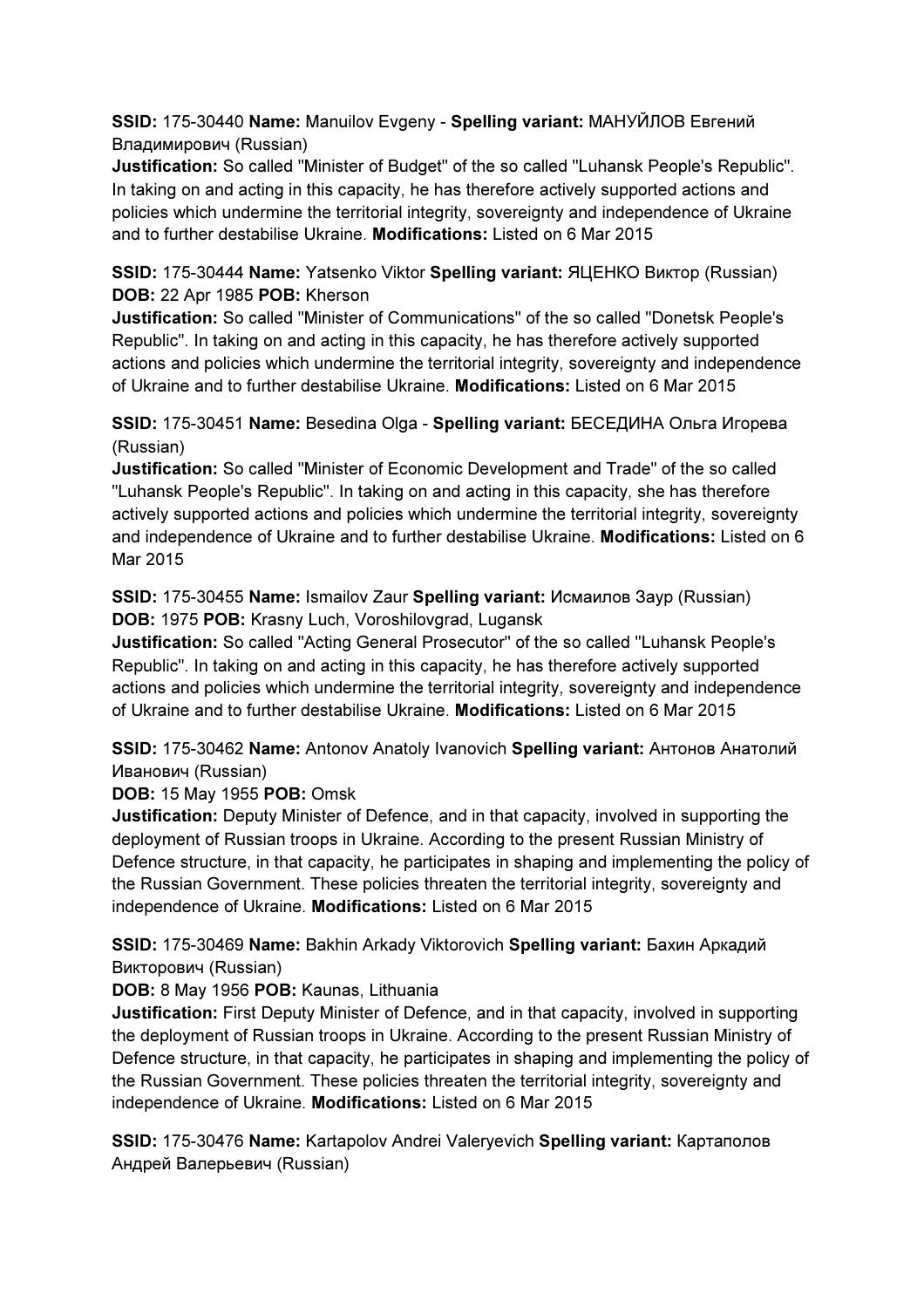### DOB: 9 Nov 1963 POB: Germany, Democratic Republic (GDR)

Justification: Director of the Main Operations Department and deputy chief of the General Staff of the Armed Forces of the Russian Federation. In both capacities he is actively involved in shaping and implementing the military campaign of the Russian forces in Ukraine. According to the stated activities of the general staff, by exercising operational control over the armed forces, he is actively involved in shaping and implementing the Russian government policy threatening the territorial integrity, sovereignty and independence of Ukraine. Modifications: Listed on 6 Mar 2015

SSID: 175-30482 Name: Kobzon Iosif Davydovich Spelling variant: a) Кобзон Иосиф Дaвыдович (Russian) b) Kobzon Joseph Davydovich (English)

DOB: 11 Sep 1937 POB: Tchassov Yar, Ukraine

Justification: Member of the State Duma. He visited the so-called "Donetsk People's Republic" and during his visit made statements supporting separatists. He was also appointed Honorary Consul of the so-called "Donetsk People's Republic" in the Russian Federation. On 20 Mar 2014 he voted in favour of the draft Federal Constitutional Law "on the acceptance into the Russian Federation of the Republic of Crimea and the formation within the Russian Federation of new federal subjects- the republic of Crimea and the City of Federal Status Sevastopol". Modifications: Listed on 6 Mar 2015

SSID: 175-30489 Name: Rashkin Valery Fedorovich Spelling variant: Рашкин Валерий Фёдорович (Russian)

DOB: 14 Mar 1955 POB: Kaliningrad Oblast, Soviet Union

Justification: First Deputy Chairman of the State Duma Committee on Ethnicity issues. He is the founder of the civil movement "Krassnaya Moskva- Red Moscow -Patriotic Front Aid" which organised public demonstrations supporting separatists, thereby supporting policies which undermine the territorial integrity, sovereignty and independence of Ukraine. On 20 Mar 2014 he voted in favour of the draft Federal Constitutional Law "on the acceptance into the Russian Federation of the Republic of Crimea and the formation within the Russian Federation of new federal subjects- the republic of Crimea and the City of Federal Status Sevastopol". Modifications: Listed on 6 Mar 2015

### **Entities**

SSID: 175-30496 Name: Cossack National Guard Spelling variant: Казачья Национальная Гвардия (Russian)

Justification: Armed separatist group which has actively supported actions which undermine the territorial integrity, sovereignty and independence of Ukraine and to further destabilise Ukraine. Commanded by and therefore associated with a listed person Nikolay Kozitsyn. Relation: Associated with Kozitsyn Nikolay (SSID 175-28164) Modifications: Listed on 6 Mar 2015

SSID: 175-30501 Name: Sparta battalion Spelling variant: Батальон "Спарта" (Russian) Justification: Armed separatist group which has actively supported actions which undermine the territorial integrity, sovereignty and independence of Ukraine and to further destabilise Ukraine. Commanded by and therefore associated with a listed person Arseny Pavlov. Relation: Associated with Pavlov Arseny - (SSID 175-30396) Modifications: Listed on 6 Mar 2015